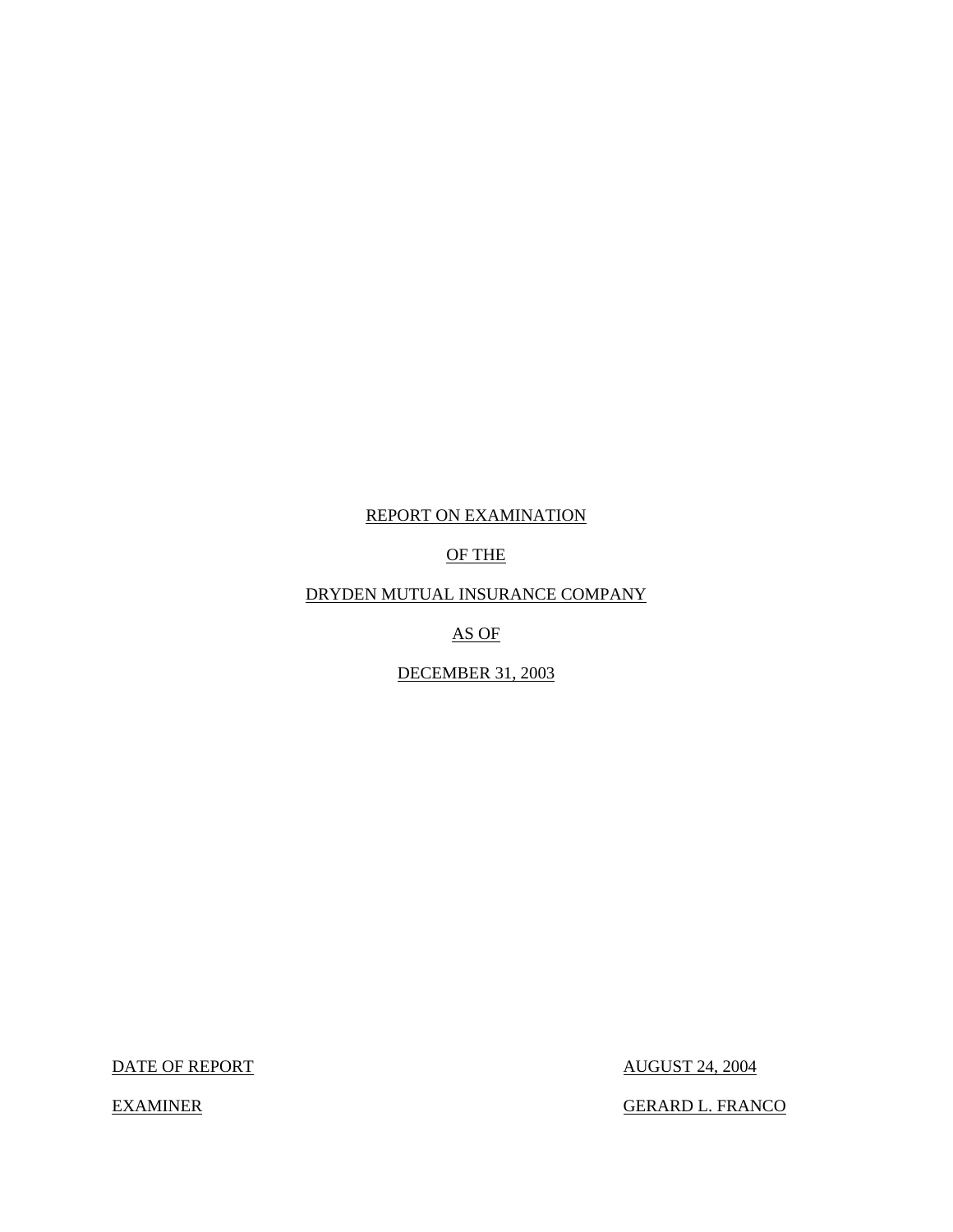![](_page_1_Picture_0.jpeg)

#### STATE OF NEW YORK INSURANCE DEPARTMENT ONE COMMERCE PLAZA ALBANY, NEW YORK 12257

George E. Pataki **Governor** 

Gregory V. Serio **Superintendent** 

Honorable Gregory V. Serio Superintendent of Insurance Albany, New York 12257

Sir:

Pursuant to the requirements of the New York Insurance Law, and in compliance with the instructions contained in Appointment Number 22122 dated January 12, 2004 attached hereto, I have made an examination into the condition and affairs of Dryden Mutual Insurance Company as of December 31, 2003, and submit the following report thereon.

The examination was conducted at the Company's administrative offices located at 12

Ellis Drive, PO Box 635, Dryden, New York 13053-0635.

Wherever the designations " the Company" or "DMIC" appear herein without

qualification, they should be understood to indicate Dryden Mutual Insurance Company.

Wherever the term "Department" appears herein without qualification, it should be understood to mean the New York Insurance Department.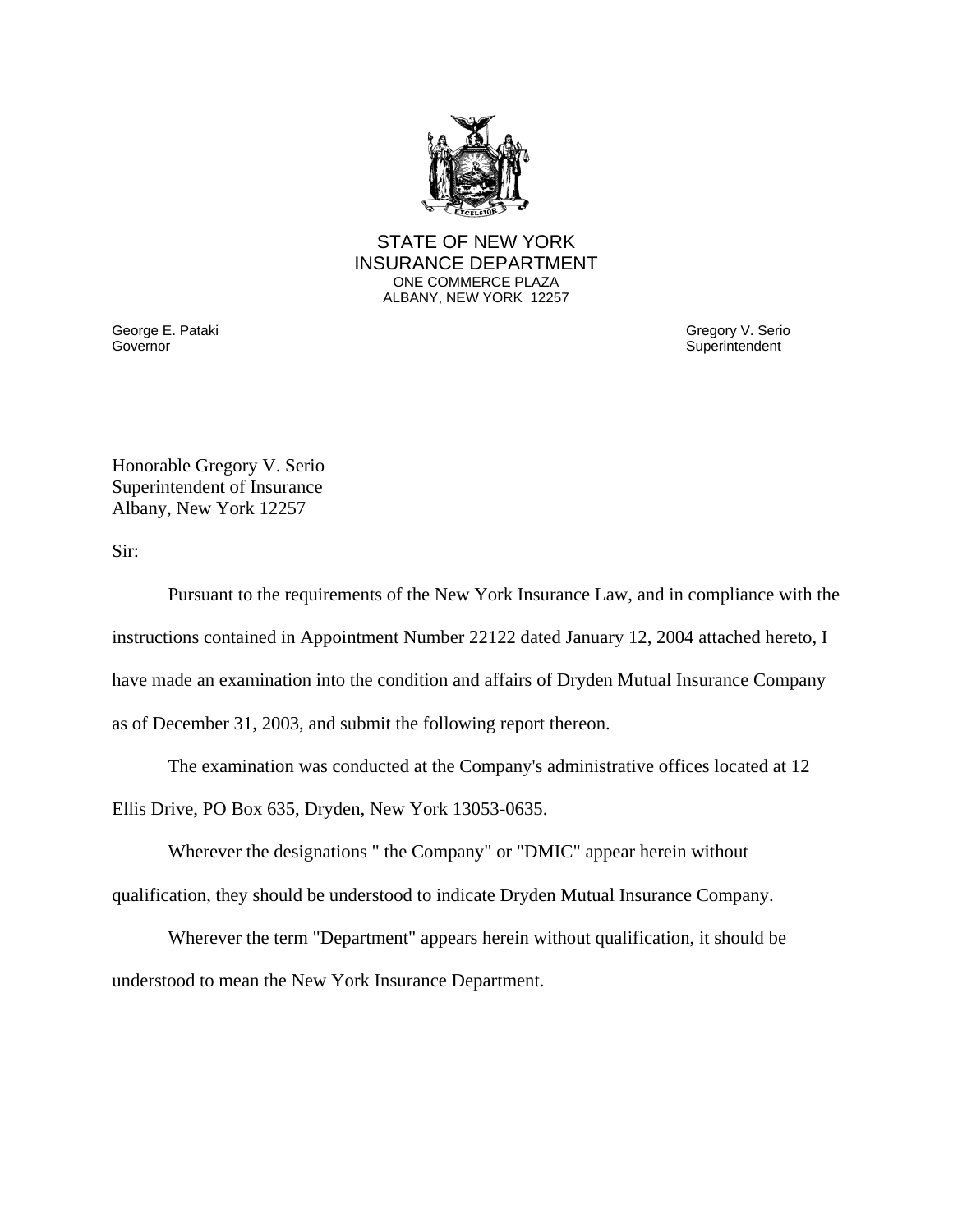# TABLE OF CONTENTS

|    | <b>ITEM NO.</b>                                                                                                                                                                                                              | PAGE NO.                     |
|----|------------------------------------------------------------------------------------------------------------------------------------------------------------------------------------------------------------------------------|------------------------------|
| 1. | Scope of Examination                                                                                                                                                                                                         | $\overline{2}$               |
| 2. | Description of Company                                                                                                                                                                                                       | $\overline{2}$               |
|    | Management<br>А.<br><b>B.</b><br>Territory and plan of operation<br>$C_{\cdot}$<br>Reinsurance<br>D. Holding company system<br>E. Abandoned Property Law<br>Significant operating ratios<br>F.<br>G.<br>Accounts and records | $\mathfrak{Z}$<br>46777<br>8 |
| 3. | <b>Financial statements</b>                                                                                                                                                                                                  | 11                           |
|    | <b>Balance</b> sheet<br>A.<br><b>B.</b><br>Underwriting and investment exhibit                                                                                                                                               | 11<br>13                     |
|    | 4. Losses and loss adjustment expenses                                                                                                                                                                                       | 14                           |
|    | 5. Market conduct activities                                                                                                                                                                                                 | 15                           |
| 6. | Compliance with prior report on examination                                                                                                                                                                                  | 16                           |
|    | 7. Summary of comments and recommendations                                                                                                                                                                                   | 17                           |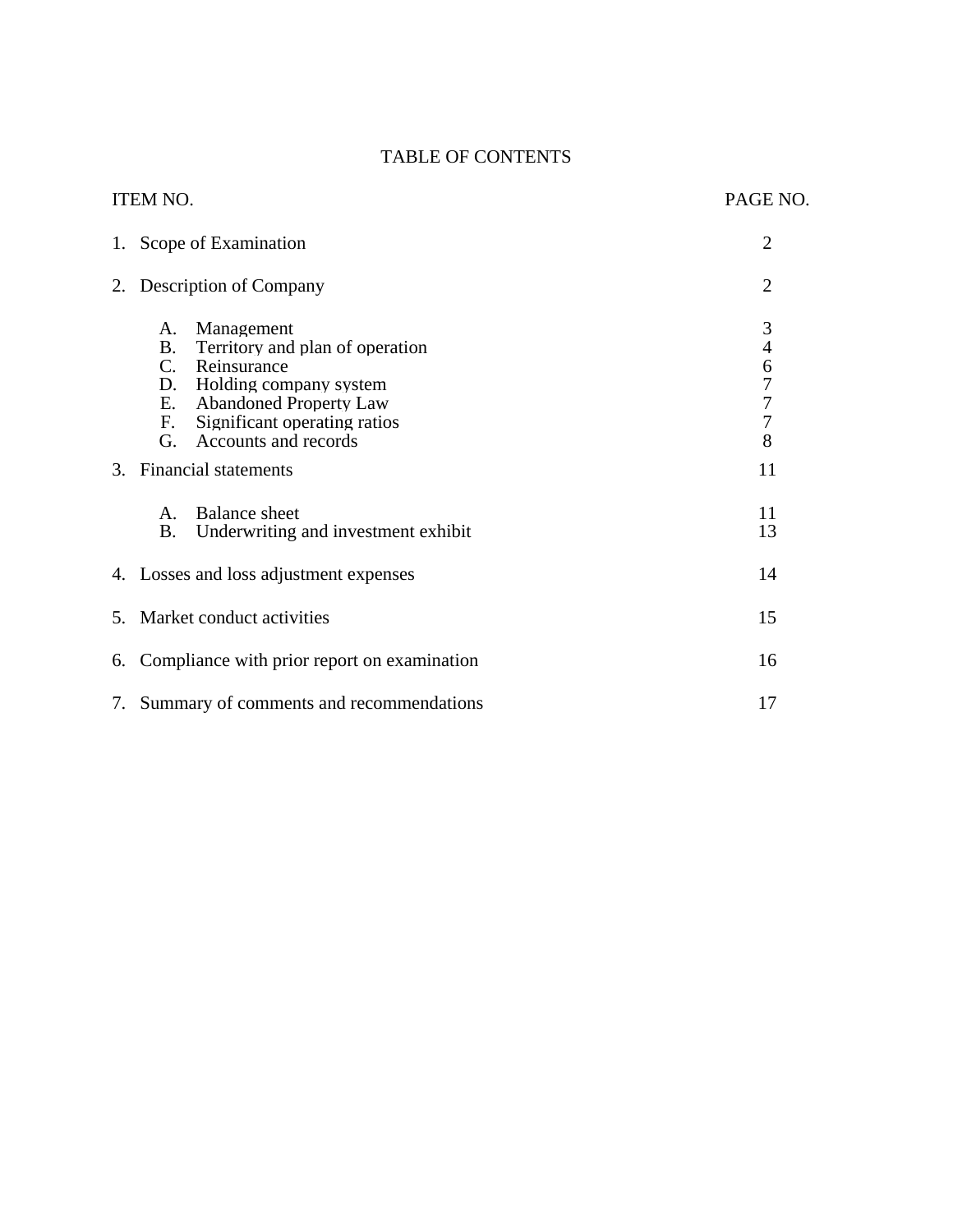#### 1. SCOPE OF EXAMINATION

The previous examination was conducted as of December 31, 1998. This examination covered the five year period from January 1, 1999 through December 31, 2003, and was limited in scope to those balance sheet items considered by this Department to require analysis, verification or description, including: invested assets, loss and loss adjustment expenses reserves and the provision for reinsurance. The examination included a review of income, disbursements, and company records deemed necessary to accomplish such analysis and verification and utilized, to the extent considered appropriate, work performed by the Company's independent certified public accountants. Transactions occurring subsequent to this period were reviewed where deemed appropriate by the examiner.

A review was made to ascertain what action was taken by the Company with regard to comments and recommendations contained in the prior report on examination.

This report on examination is confined to financial statements and comments on those matters, which involve departure from laws, regulations or rules, or which are deemed to require explanation or description.

#### 2. DESCRIPTION OF COMPANY

The Company was organized on May 7, 1860 as the Dryden and Groton Mutual Fire Insurance Company, for the purpose of transacting business as an assessment cooperative fire insurance association in the Towns of Dryden and Groton, Tompkins County, New York.

On April 1, 1984, the Company converted to an advance premium corporation, changing its corporate title to Dryden Mutual Insurance Company.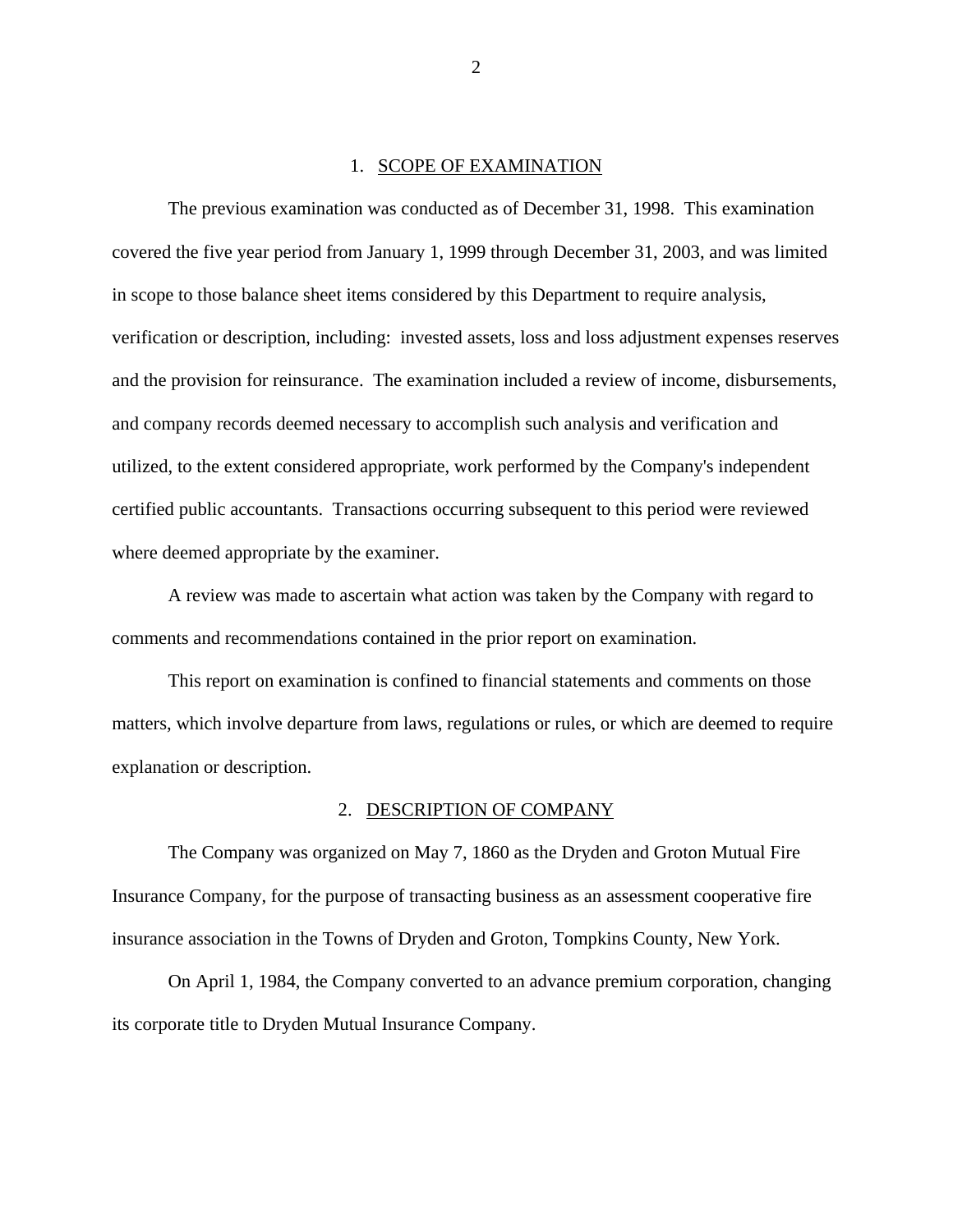#### <span id="page-4-0"></span>A. Management

Pursuant to the Company's charter and by-laws, management of the Company is vested in a board of directors consisting of not less than nine or more than fifteen members. As of the examination date, the board was comprised of nine members, divided into three equal groups, with one group being elected at each annual policyholder's meeting for a term of three years.

Every member insured by the Company is entitled to one vote at any meeting of the members. The annual meeting of the board of directors is held immediately after the annual meeting of the Company. The board meets 10 times during each calendar year, thereby complying with Section 6624(b) of the New York Insurance Law. At December 31, 2003, the board of directors was comprised of the following nine members:

| Name and Residence                 | <b>Principal Business Affiliation</b>                   |
|------------------------------------|---------------------------------------------------------|
| Lawrence L. Brown                  | Self-Employed Transportation Horse Raising & Trading,   |
| Marathon, NY                       | <b>Retired farmer</b>                                   |
| John J. Carlin<br>Binghamton, NY   | Attorney, Partner at Levene, Gouldin & Thompson, LLP    |
| Richard J. Clark                   | Owner, Dryden Shur-Fine Grocery Supermarket, Secretary- |
| Dryden, NY                         | <b>Treasurer of DMIC</b>                                |
| Jerome F. Denton                   | Retired Bank Executive Vice President, Chemung Canal    |
| Elmira, NY                         | Trust Co.                                               |
| William J. Kaminski<br>Romulus, NY | Human Resources Manager, Waterloo-Seneca ARC            |
| Frank J. Lamphier                  | Retired Farm Implement Manufacturer, Vice President of  |
| Locke, NY                          | DMIC                                                    |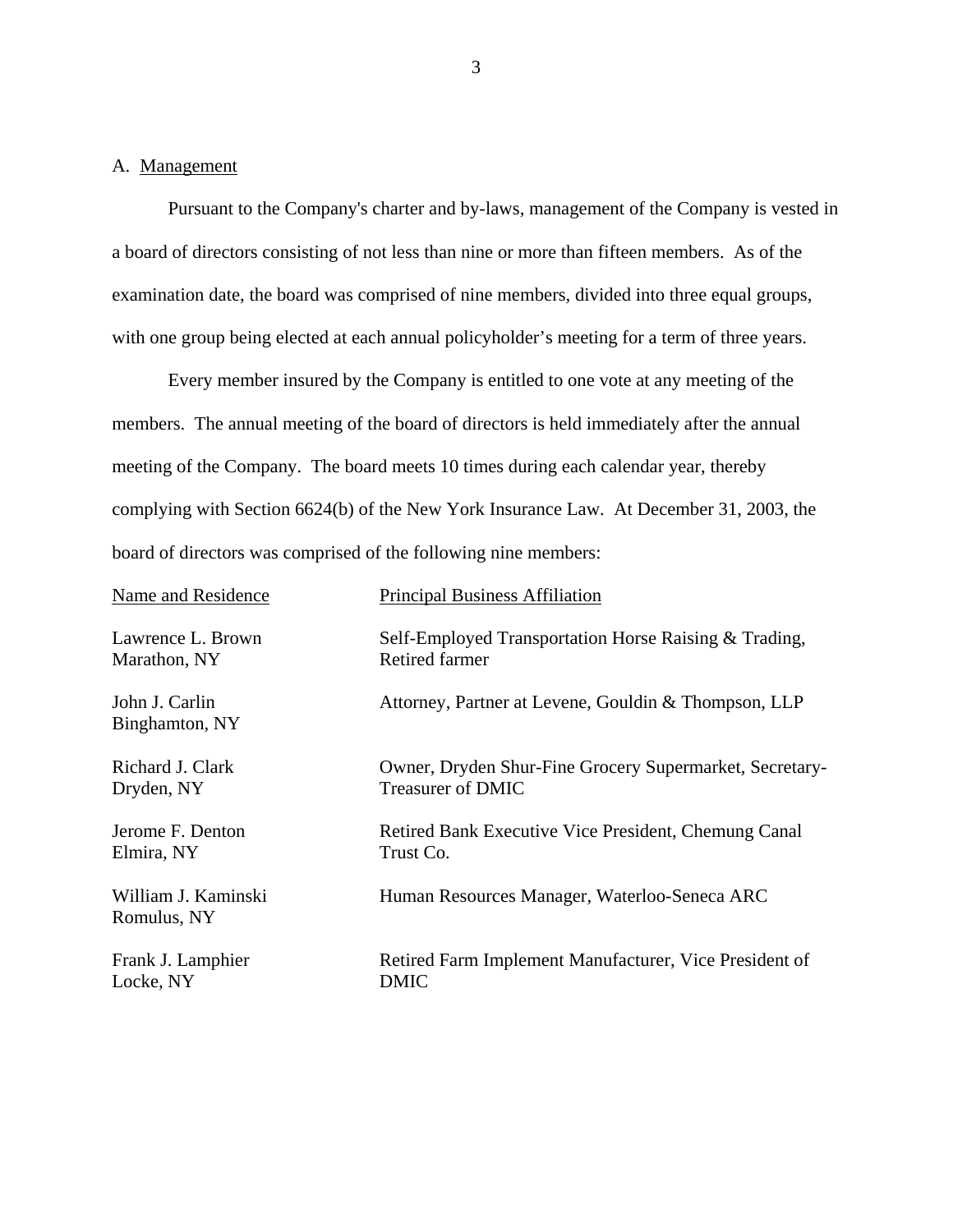<span id="page-5-0"></span>

| Name and Residence             | <b>Principal Business Affiliation</b>            |
|--------------------------------|--------------------------------------------------|
| Verl Rankin, Jr.<br>Groton, NY | <b>Retired Farm Operator</b>                     |
| Donald P. Reed<br>Cortland, NY | Owner of Reed's Seeds, President of DMIC         |
| Gary L. Wood<br>Dryden, NY     | Self Employed, Owner Consulting Engineering Firm |

A review of the minutes of the board of directors' meeting held during the examination period indicated that the meetings were generally well attended and each board member has an acceptable record of attendance, with average attendance of the board of directors for the examination period being approximately 94%.

As of December 31, 2003, the principal officers of the Company were as follows:

Name Title

Donald P. Reed President<br>Richard J. Clark Secretary-Frank J. Lamphier<br>Robert B. Baxter

Secretary-Treasurer<br>Vice President Robert B. Baxter Chief Executive Officer<br>
Dana J. Abbev Chief Operating Officer Dana J. Abbey<br>
Peter A. Thorp<br>
Peter A. Thorp<br>
Chief Operating Officer<br>
Vice President-Marketin Peter A. Thorp Vice President-Marketing Manager<br>
Samuel J. Crisalli Vice President-Claims Manager Vice President-Claims Manager

#### B. Territory and Plan of Operation

At December 31, 2003, the Company was licensed to write business in New York only.

As of the examination date, the Company was authorized to transact the kinds of

insurance as defined in the following numbered paragraphs of Section 1113(a) of the New York

Insurance Law: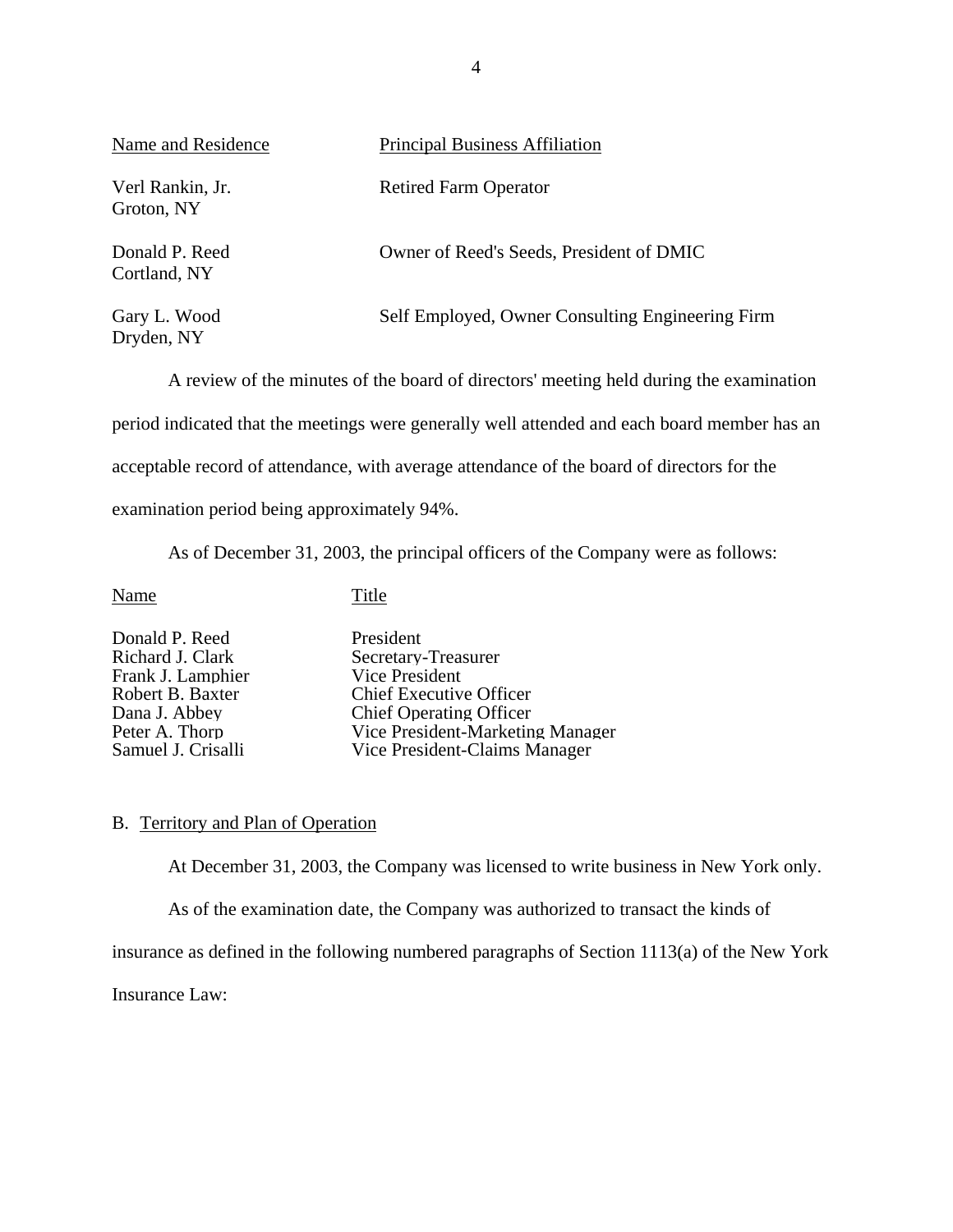| Paragraph | Line of Business                                                                |
|-----------|---------------------------------------------------------------------------------|
| 4         | Fire                                                                            |
|           | Miscellaneous property damage                                                   |
| 6         | Water damage                                                                    |
|           | Burglary and theft                                                              |
| 8         | <b>Glass</b>                                                                    |
| 12        | Collision                                                                       |
| 13        | Personal injury liability                                                       |
| 14        | Property damage liability                                                       |
| 19        | Motor vehicle and aircraft physical damage (excluding aircraft physical damage) |
| 20        | Marine and inland marine (inland marine only)                                   |

The following schedule shows the direct premiums written by the Company for the

period under examination.

| Calendar Year | <b>Direct Premiums Written</b> |
|---------------|--------------------------------|
| 1999          | \$15,114,724                   |
| 2000          | 16,513,165                     |
| 2001          | 19,672,604                     |
| 2002          | 25,439,756                     |
| 2003          | 31,910,494                     |

Based on the lines of business for which the Company is licensed and the Company's current capital structure, and pursuant to the requirements of Articles 13, 41, and 66 of the New York Insurance Law, the Company is required to maintain a minimum surplus to policyholders in the amount of \$650,000.

The Company underwrites predominantly commercial multiple peril, fire and other liability lines of business, which accounted for 53%, 16% and 13%, respectively, of the 2003 net premium writings. Ninety-nine percent (99%) of the Company's business is on a direct bill basis, with insurance being written by approximately 140 independent agents located throughout the Company's territory. All policies presently being issued and those in force are non-assessable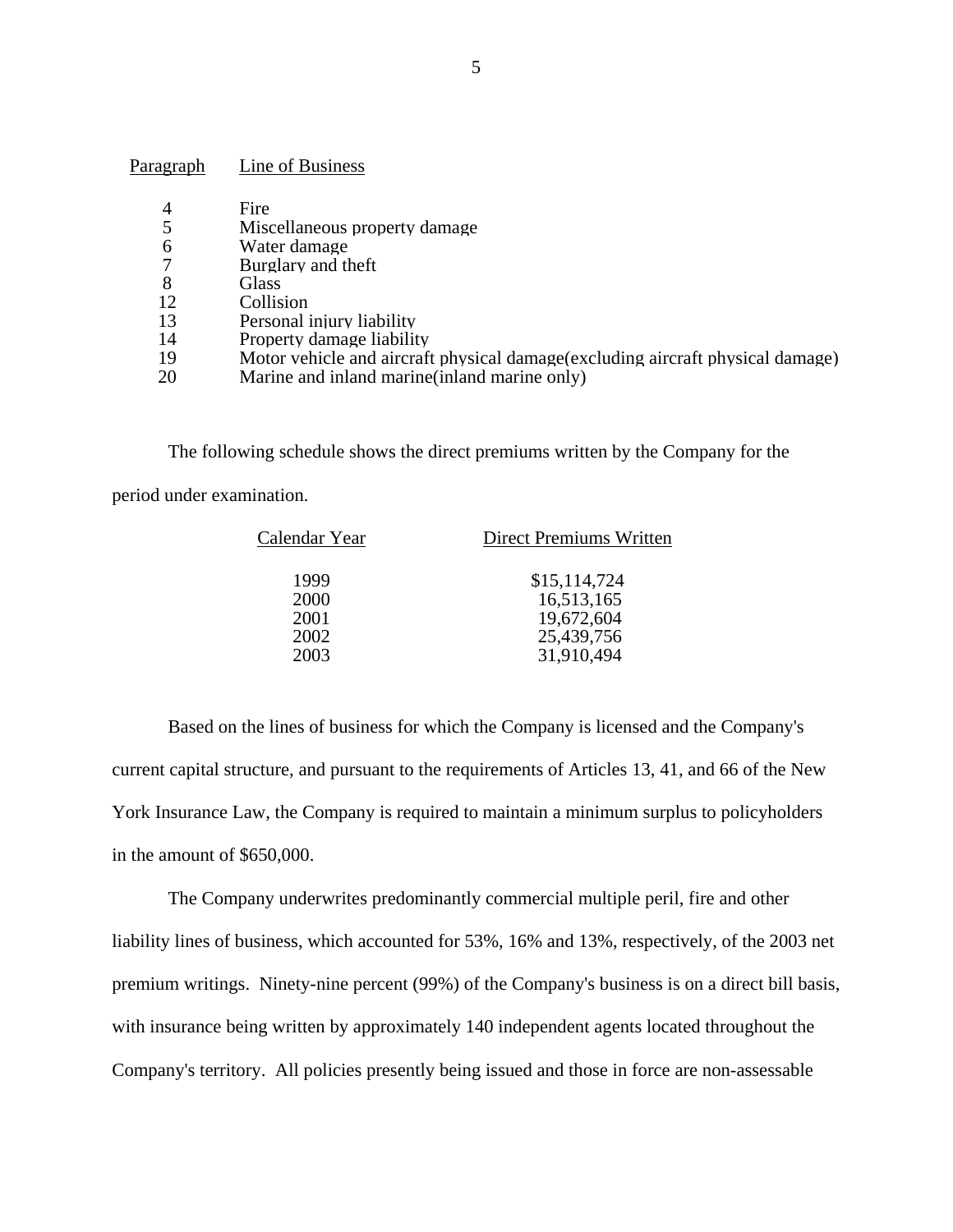<span id="page-7-0"></span>and DMIC has met the requirements of Section 6620 of the New York Insurance Law for the issuance of same.

C. Reinsurance

#### Assumed

The Company assumes a very minor volume of business as compared to its direct

writings. The assumptions reflect the Company's participation in a casualty pool.

#### Ceded

The Schedule F data as contained in the Company's filed annual statement was found to

accurately reflect its reinsurance transactions.

The examiner reviewed all ceded reinsurance contracts in effect at December 31, 2003.

The contracts all contained the required standard clauses, including insolvency clauses, meeting

the requirements of Section 1308 of the New York Insurance Law.

The Company had the following general property per risk and casualty excess of loss

reinsurance program in effect at December 31, 2003:

| Property(2 layers) | $$1,750,000 \times $250,000$ each risk any one loss occurrence,<br>reinsurer's liability from all risks in each loss occurrence shall not<br>exceed \$750,000 and \$4,500,000 for $1st$ and $2nd$ excess layers,<br>respectively; as well as reinsurer's liability as respects acts of<br>terrorism shall be further limited to \$750,000 and \$4,500,000 in<br>all, each agreement year for $1st$ and $2nd$ layers excess layers,<br>respectively |
|--------------------|----------------------------------------------------------------------------------------------------------------------------------------------------------------------------------------------------------------------------------------------------------------------------------------------------------------------------------------------------------------------------------------------------------------------------------------------------|
|--------------------|----------------------------------------------------------------------------------------------------------------------------------------------------------------------------------------------------------------------------------------------------------------------------------------------------------------------------------------------------------------------------------------------------------------------------------------------------|

Casualty(3 layers)  $$1,750,000 \text{ x/s } $250,000 \text{ with respect to any one loss occurrence}$ 

The Company had the following catastrophe excess of loss reinsurance program in effect at December 31, 2003: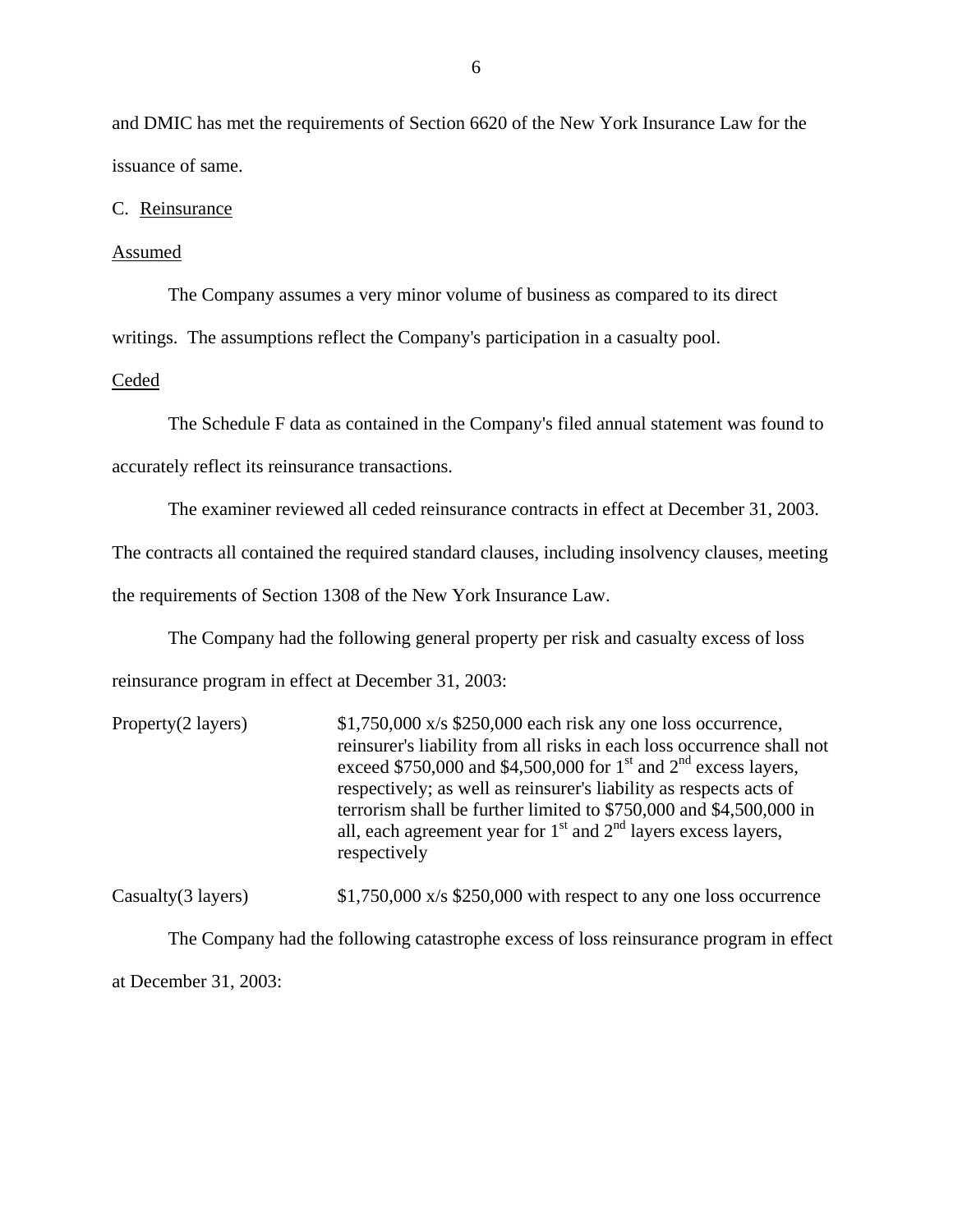<span id="page-8-0"></span>Property catastrophe 100% of \$24,250,000 in excess of the Company's ultimate net loss of \$750,000 in any one loss occurrence, reinsurer's liability for loss arising out of terrorism shall be further limited to an annual aggregate of \$750,000; \$3,500,000; \$5,000,000 and \$10,000,000, respectively of  $1<sup>st</sup>$  through  $5<sup>th</sup>$  excess of loss layers

All the reinsurance contracts in effect throughout the examination period were reinsured by an authorized reinsurer. The Company's ultimate net retention for both the property and casualty lines of business was increased from \$75,000 to \$250,000.

#### D. Holding Company System

The Company was not a member of any holding company system as of December 31, 2003. Furthermore, the Company had no affiliations or pooling agreements, except for that stated in Section C of this report, in force at December 31, 2003.

#### E. Abandoned Property Law

Section 1316 of the New York State Abandoned Property Law provides that amounts payable to a resident of this state from a policy of insurance, if unclaimed for three years, shall be deemed to be abandoned property. Such abandoned property shall be reported to the comptroller on or before the first day of April each year. Such filing is required of all insurers regardless of whether or not they have any abandoned property to report.

The Company's abandoned property reports for the period of this examination were all filed on a timely basis pursuant to the provisions of Section 1316 of the New York State Abandoned Property Law.

### F. Significant Operating Ratios

The following ratios have been computed as of December 31, 2003, based upon the results of this examination: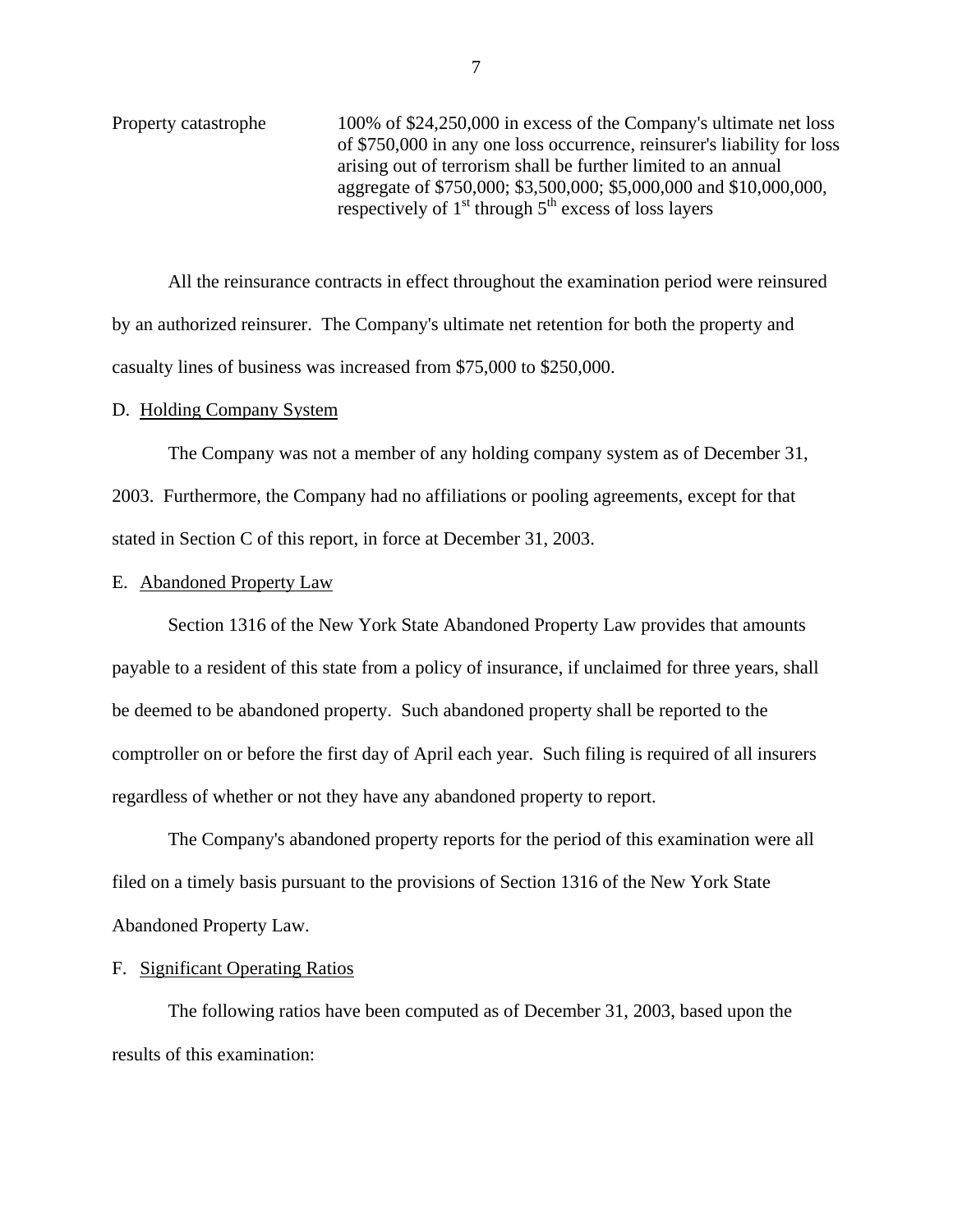| Net premiums written to                                 |      |
|---------------------------------------------------------|------|
| surplus as regards policyholders                        | 172% |
| Liabilities to liquid assets (cash and invested assets) |      |
| less investments in affiliates)                         | 69%  |
| Premiums in course of collection to                     |      |
| surplus as regards policyholders                        | 8%   |

All of the above ratios fall within the benchmark ranges set forth in the Insurance

Regulatory Information System of the National Association of Insurance Commissioners.

The underwriting ratios presented below are on an earned/incurred basis and encompass the five-year period covered by this examination:

|                                              | Amounts      | Ratios |
|----------------------------------------------|--------------|--------|
| Losses and loss adjustment expenses incurred | \$48,282,732 | 54.01% |
| Other underwriting expenses incurred         | 39, 335, 322 | 44.00% |
| Net underwriting gain                        | 1,768,510    | 1.99%  |
| Premiums earned                              | 89,386,564   | 00.00% |

#### G. Accounts and Records

#### i. Custodial Agreement

As indicated in the National Association of Insurance Commissioners (NAIC) Financial Condition Examiners Handbook there are specific guidelines that should be followed in the maintenance of a custodial or safekeeping agreement. After a review of the Company's current custodial agreement several provisions and safeguards required by the NAIC, reinforced by the Department's Circular Letter No. 2 of 1977 were not included in the agreement. Therefore, it is recommended that the Company comply with NAIC requirements, reinforced by Circular Letter No. 2 of 1977 and obtain a custodial agreement that includes the requirements specified by the NAIC and New York Insurance Department.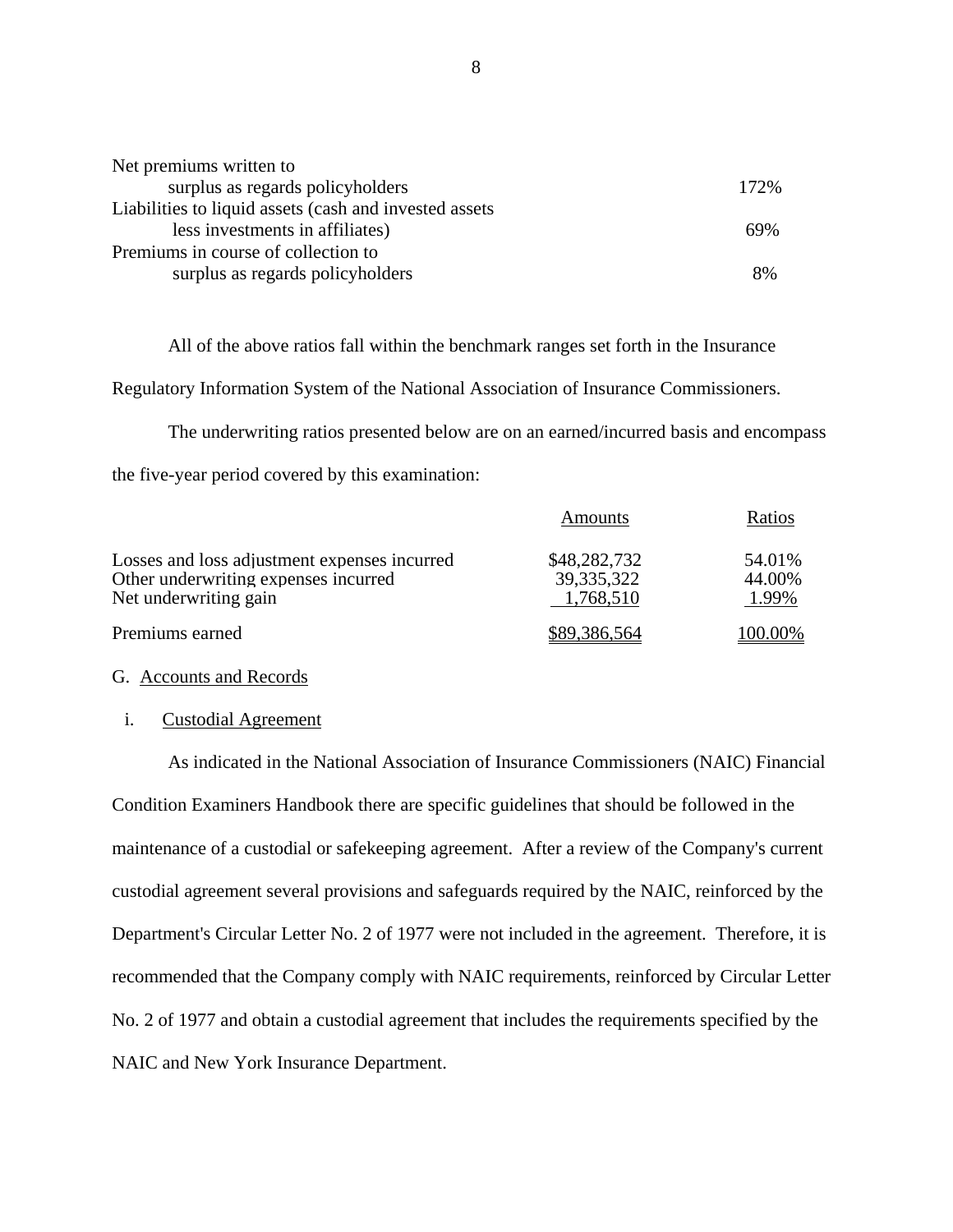It is noted that the Company is in the process of executing a new custodial agreement that will be in compliance with the NAIC guidelines.

#### ii. Approval of Investments

A review of the Board Minutes relating to investment buys and sells reported on the filed annual statements for the examination period shows that the board of directors reviews and discusses the Company's investments both before and sometimes after the transaction has been completed. However, the board of directors after having reviewed the investment transactions and reports made no formal motion approving the investment transactions and reports. Section 1411(a) of the New York Insurance Law, which states, in part that "No domestic insurer shall make any loan or investment unless authorized or approved by its board of directors or a committee thereof responsible for supervising or making such investment or loan. The committee's minutes shall be recorded and a report submitted to the board of directors at its next meeting." Therefore, it is recommended that the Company be in full compliance with the requirements of Section 1411(a) of the New York Insurance Law by having the approval of all purchases and sales of investments entered into the board minutes through a written statement, thus ensuring that all investments are authorized or approved by its board of directors or a committee thereof responsible for supervising or making such investments.

#### iii. Rent Charged for Office Space

Recalculation of the examination rent coverage/shortage worksheet resulted in the determination that the Company did not charge itself enough in rent for the period under examination to cover real estate related repairs, expenses, taxes, depreciation incurred, plus interest added at an average fair rate on the carrying value of the reporting entity's investment in its home office building.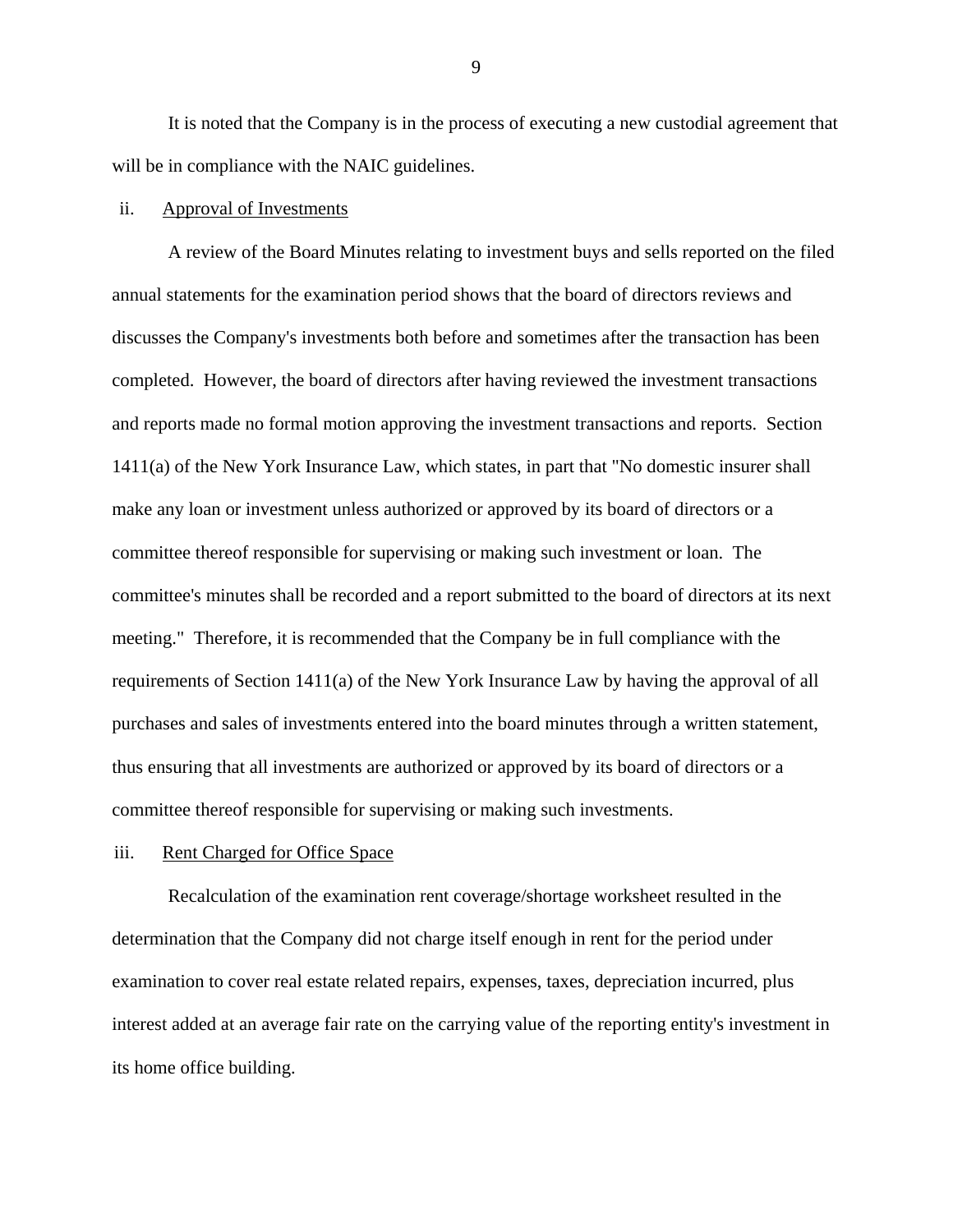SSAP 40 paragraph 15 states that the amount of rent recorded by the Company shall be comparable to rent received from others and or rental rates of like property in the same area. Per a discussion with the Company management it was determined the amount of rent is based upon the Company's best estimate of the value per square foot for real estate in the area and this method is not in compliance with the requirements of SSAP 40 paragraph 15. Therefore, it is recommended that the Company comply with SSAP 40 paragraph 15 henceforth and charge itself an amount in rent that is comparable to rent received from others and or rental rates of like property in the same area, if this is not available, the rent amount should be derived from a consideration of the repairs, expense, taxes, and depreciation incurred, plus interest added at an average fair rate on the carrying value of the reporting entity's investment in its home office building.

#### iv. Check Signing of Miscellaneous Expenses

The review of sampled checks drawn on the Company's operating account found the Company uses a printer to place signatures on miscellaneous expense checks. Section  $6611(a)(4)(C)$  of the New York State Insurance Law requires that all checks be signed either by two officers or by one officer upon the written order of another officer, except as otherwise provided by resolution of the corporation's board of directors or in its by-laws for the handling of miscellaneous expenses. The Company was not able to provide a resolution of the corporation's board of directors nor is there a provision in its by-laws for the handling of miscellaneous expenses. The Company's usage of a check-signing machine does not satisfy the requirements of Section  $6611(a)(4)(C)$  of the NYIL. Therefore, it is recommended that the Company comply with Section  $6611(a)(4)(C)$  of the New York Insurance Law.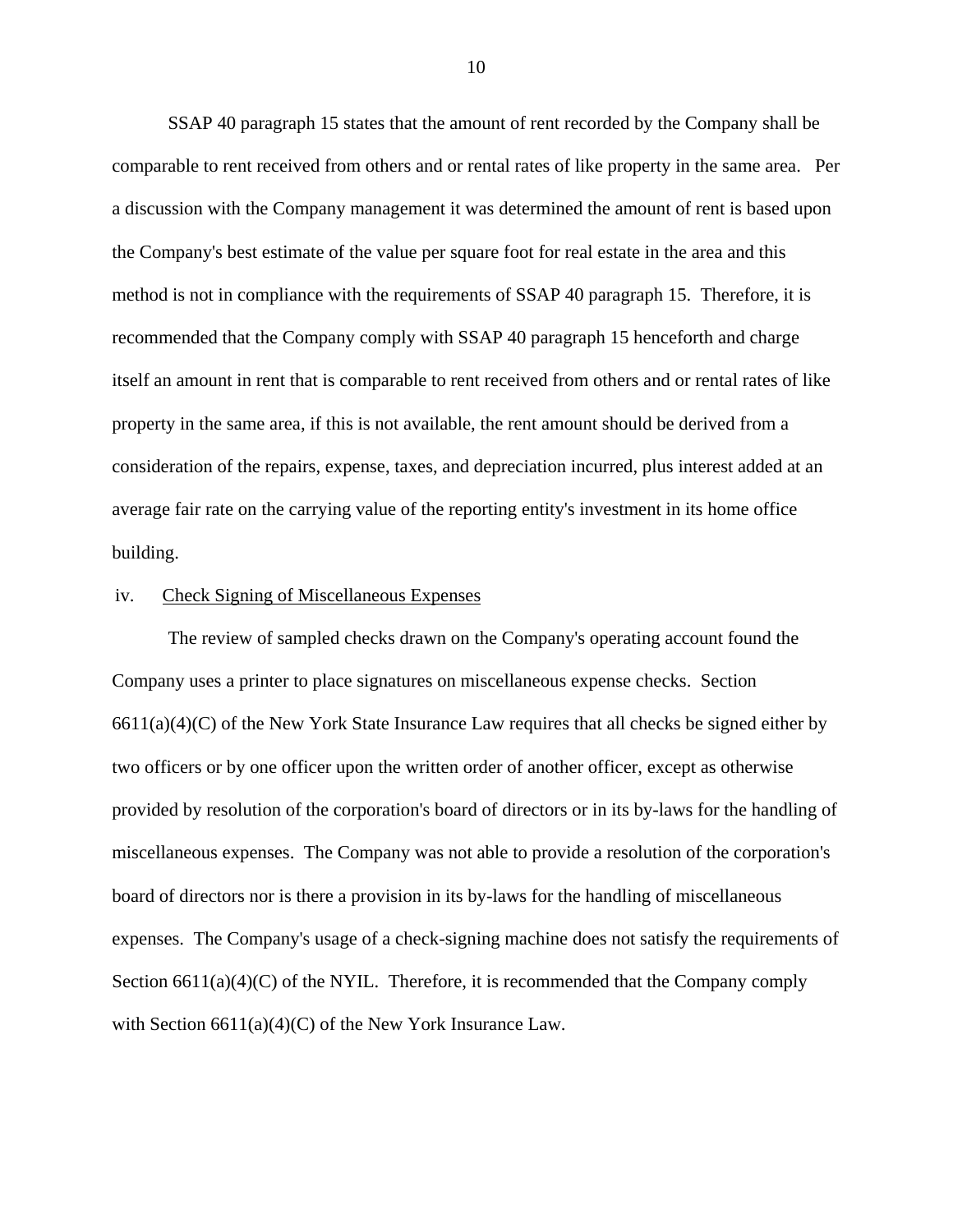# 3. FINANCIAL STATEMENTS

# A. Balance Sheet

The following shows the assets, liabilities and surplus as regards policyholders as determined by this examination as of December 31, 2003. This statement is the same as the balance sheet filed by the Company.

|                                                                                    | Assets       | <b>Assets Not</b><br>Admitted | Net Admitted<br><b>Assets</b> |
|------------------------------------------------------------------------------------|--------------|-------------------------------|-------------------------------|
| <b>Bonds</b>                                                                       | \$35,295,737 | $-0-$                         | \$35,295,737                  |
| Common stocks                                                                      | 2,088        | $-0-$                         | 2,088                         |
| Real estate occupied by company                                                    | 921,371      | $-0-$                         | 921,371                       |
| Cash and short-term investments                                                    | 5,243,794    | $-0-$                         | 5,243,794                     |
| Other invested assets                                                              | 8,625        | $-0-$                         | 8,625                         |
| Aggregate write-ins for invested assets                                            | 370,906      | 370,906                       | $-0-$                         |
| Investment income due and accrued                                                  | 552,931      | $-0-$                         | 552,931                       |
| Premiums, agents' balances and installments<br>booked but deferred and not yet due | 5,167,766    | 144,139                       | 5,023,627                     |
| Reinsurance: Funds held by or deposited<br>with reinsured companies                | 80,765       | $-0-$                         | 80,765                        |
| Net deferred tax asset                                                             | 1,353,274    |                               | 1,353,274                     |
| Other assets nonadmitted                                                           | 718,833      | 718,833                       |                               |
| Aggregate write-ins for other than<br>invested assets                              | 416,241      | $-0-$                         | 416,241                       |
| <b>Total Assets</b>                                                                | \$50,132,331 | \$1,233,878                   | \$48,898,453                  |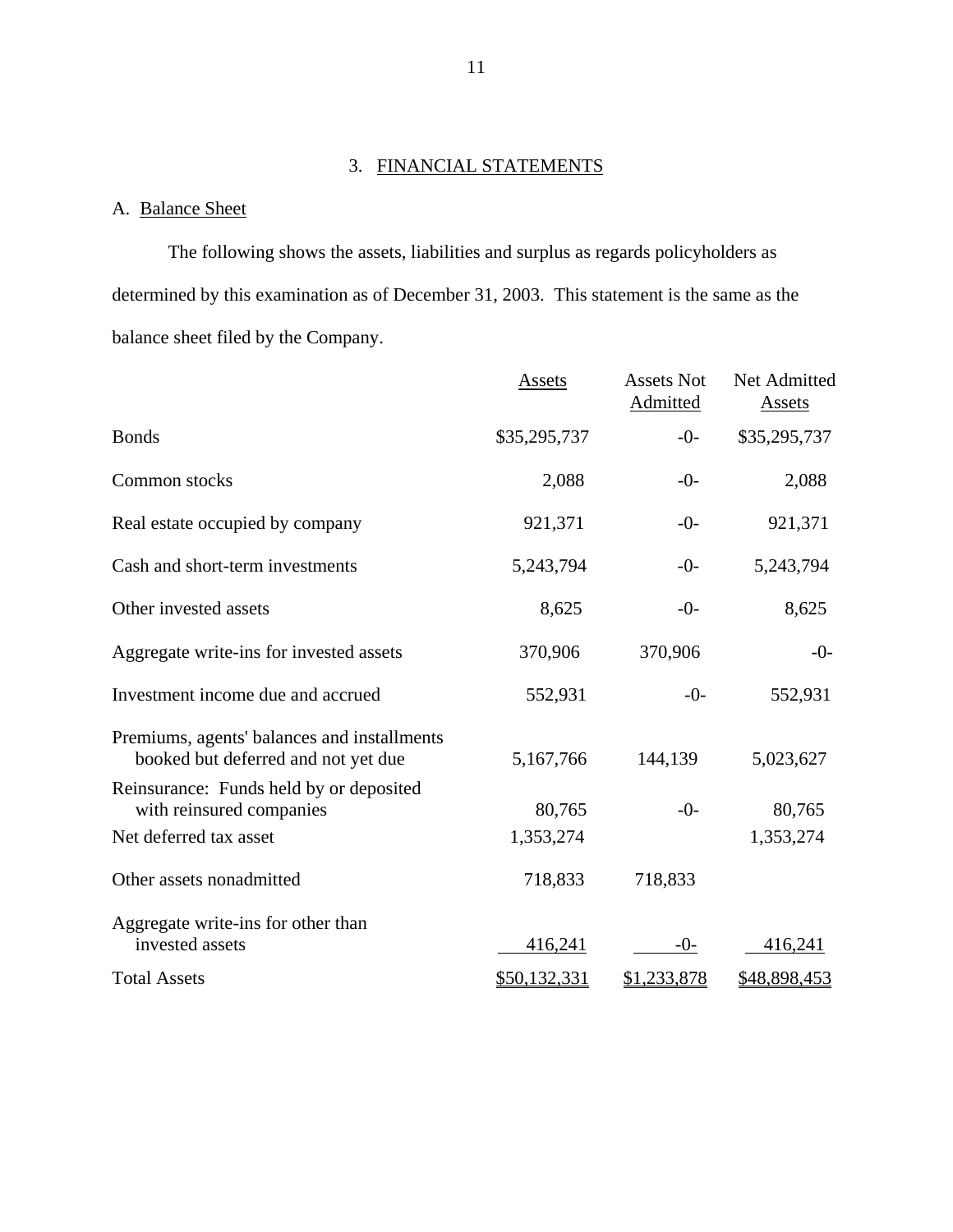Liabilities, surplus and other funds

| Losses and Loss adjustment expenses                                      |               | \$11,992,821        |
|--------------------------------------------------------------------------|---------------|---------------------|
| Commissions payable, contingent commissions and other<br>similar charges |               | 2,060,351           |
| Other expenses (excluding taxes, licenses and fees)                      |               | 213,891             |
| Taxes, licenses and fees (excluding federal and<br>foreign income taxes) |               | 30,356              |
| Federal and foreign income taxes                                         |               | 259,400             |
| Unearned premiums                                                        |               | 16,635,445          |
| Ceded reinsurance premiums payable (net of ceding commissions)           |               | 632,548             |
| Amounts withheld or retained by company for account of others            |               | 27,176              |
| <b>Total liabilities</b>                                                 |               | \$31,851,988        |
| Aggregate write-ins for special surplus funds                            | \$<br>650,000 |                     |
| Unassigned funds (surplus)                                               | 16,396,465    |                     |
| Surplus as regards policyholders                                         |               | 17,046,465          |
| Total liabilities, surplus and other funds                               |               | <u>\$48,898,453</u> |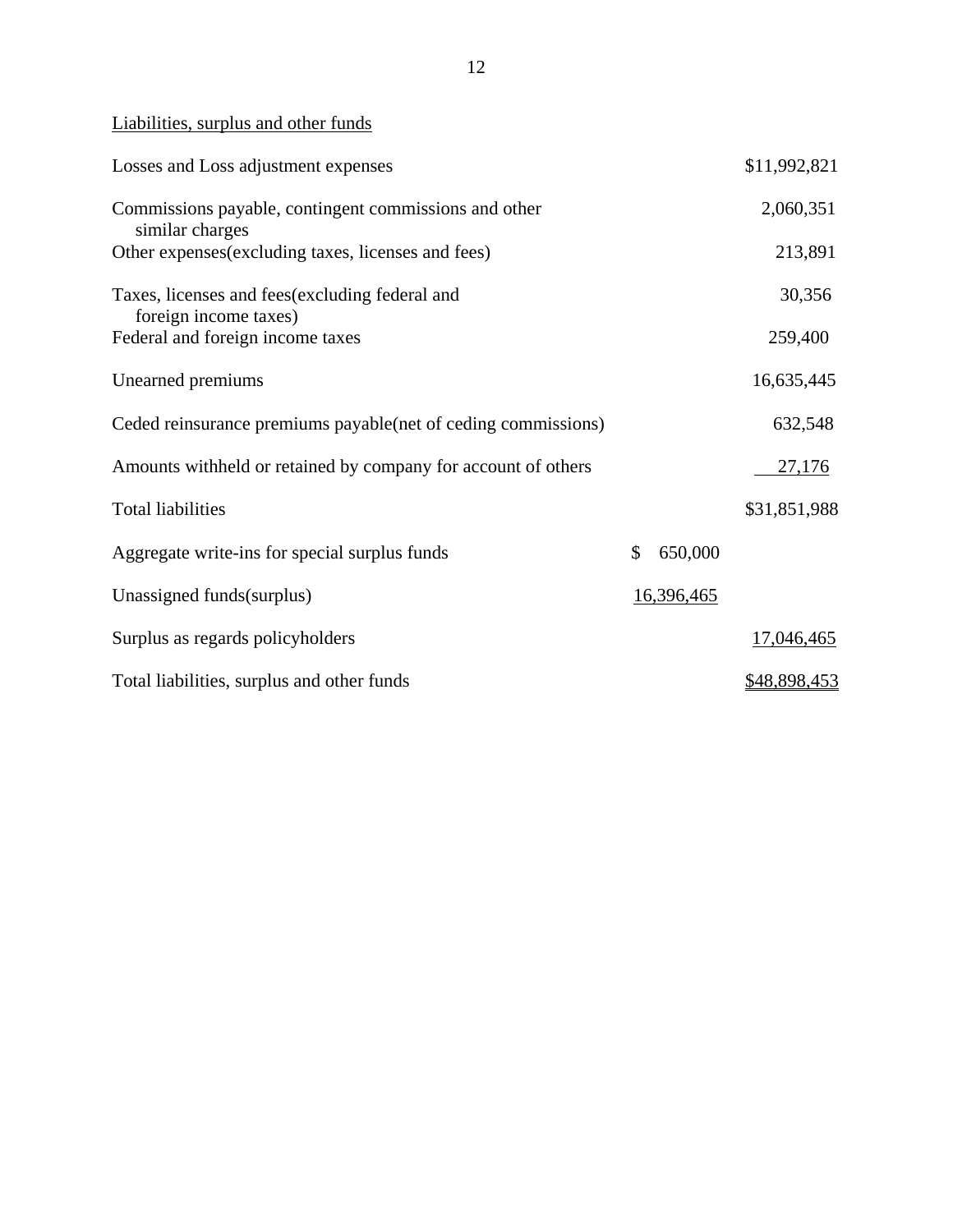# <span id="page-14-0"></span>B. Underwriting and Investment Exhibit

Surplus as regards policyholders increased \$6,251,459 during the five-year examination

period January 1, 1999 through December 31, 2003, detailed as follows:

| <b>Underwriting Income</b>                                                                                                                                  |                                    |                          |
|-------------------------------------------------------------------------------------------------------------------------------------------------------------|------------------------------------|--------------------------|
| Premiums earned                                                                                                                                             |                                    | \$89,386,564             |
| Deductions:                                                                                                                                                 |                                    |                          |
| Losses and loss adjustment expenses incurred<br>Other underwriting expenses incurred                                                                        | \$48,282,732<br>39, 335, 322       |                          |
| Total underwriting deductions                                                                                                                               |                                    | 87,618,054               |
| Net underwriting gain or (loss)                                                                                                                             |                                    | \$1,768,510              |
| <b>Investment Income</b>                                                                                                                                    |                                    |                          |
| Net investment income earned<br>Net realized capital gain                                                                                                   | \$6,726,802<br>102,085             |                          |
| Net investment gain or (loss)                                                                                                                               |                                    | \$6,828,887              |
| Other Income                                                                                                                                                |                                    |                          |
| Net gain or (loss) from agents' or premium balances<br>Finance and service charges not included in premiums<br>Aggregate write-ins for miscellaneous income | $(\$94,893)$<br>1,348,788<br>4,781 |                          |
| Total other income                                                                                                                                          |                                    | \$1,258,676              |
| Net income before dividends to policyholders and before<br>federal and foreign income taxes<br>Federal and foreign income taxes incurred                    |                                    | \$9,856,073<br>4,032,376 |
| Net Income                                                                                                                                                  |                                    | \$5,823,697              |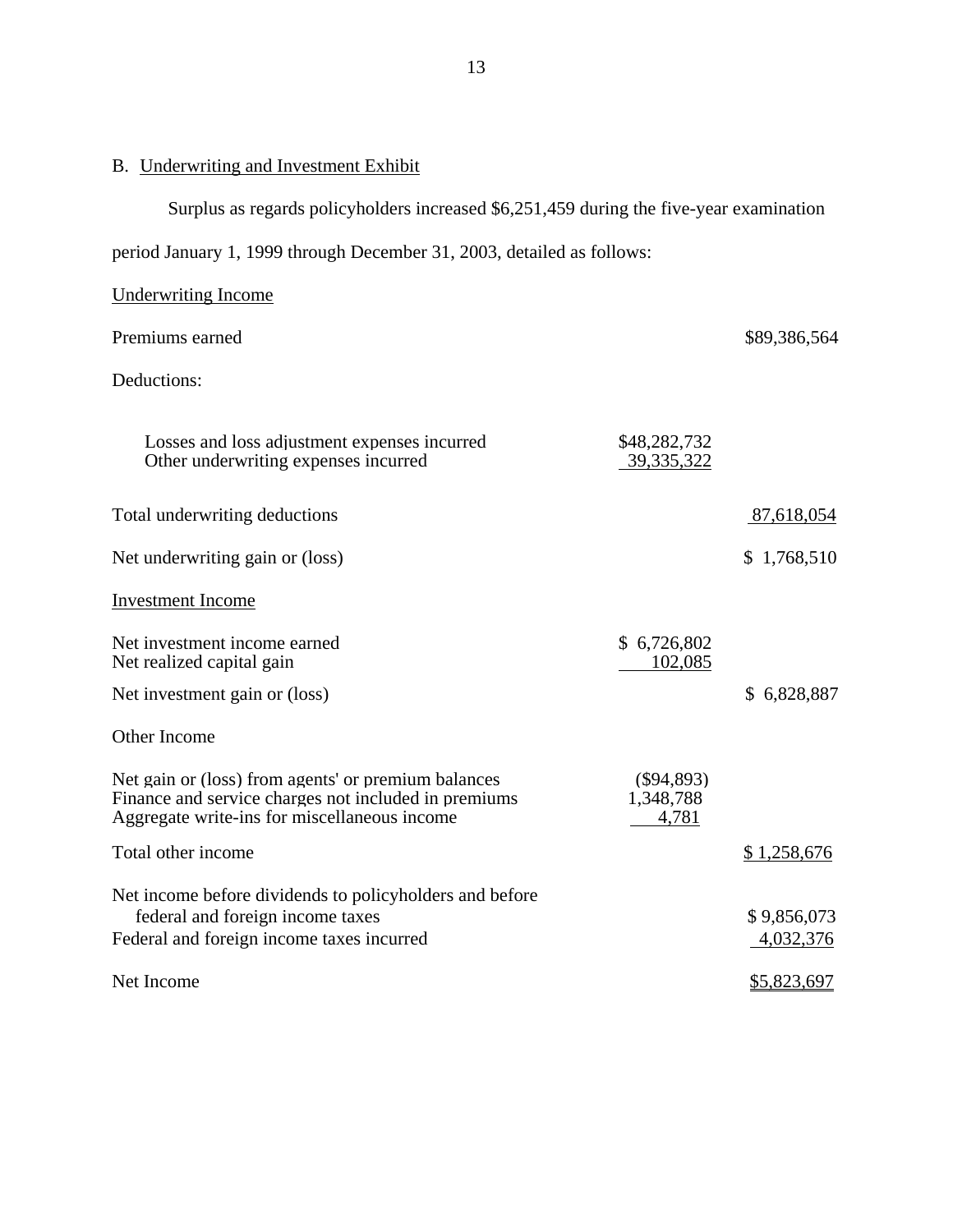| Surplus as regards policyholders per report on<br>Examination as of December 31, 1998 |                            |                             | \$10,795,006 |
|---------------------------------------------------------------------------------------|----------------------------|-----------------------------|--------------|
|                                                                                       | Gains in<br><b>Surplus</b> | Losses in<br><b>Surplus</b> |              |
| Net income                                                                            | \$5,823,697                | \$<br>$-0-$                 |              |
| Net realized capital gains or (loss)                                                  | $-0-$                      | 56,085                      |              |
| Change in net deferred income tax                                                     | 493,236                    | $-0-$                       |              |
| Change in nonadmitted assets                                                          | $-0-$                      | 811,961                     |              |
| Cumulative effect of changes in accounting principles                                 | 860,038                    | $-0-$                       |              |
| Aggregate write-ins for gains and losses in surplus                                   | $-0-$                      | 57,466                      |              |
| Net increase (decrease) in surplus                                                    |                            |                             | \$6,251,459  |
| Surplus as regards policyholders per report on<br>Examination as of December 31, 2003 |                            |                             | \$17,046,465 |

#### 4. LOSSES AND LOSS ADJUSTMENT EXPENSES

The examination liability for the captioned items of \$11,992,821 is the same as that reported by the Company as of December 31, 2003. The examination analysis was conducted in accordance with generally accepted actuarial principles and practices and was based on statistical information contained in the Companies internal records and in its filed annual statements.

The Company's actuarial opinion and report, as well as Company's CPA workpapers, were reviewed and utilized in the determination of an appropriate reserve for the Company's unpaid losses and loss adjustment expenses.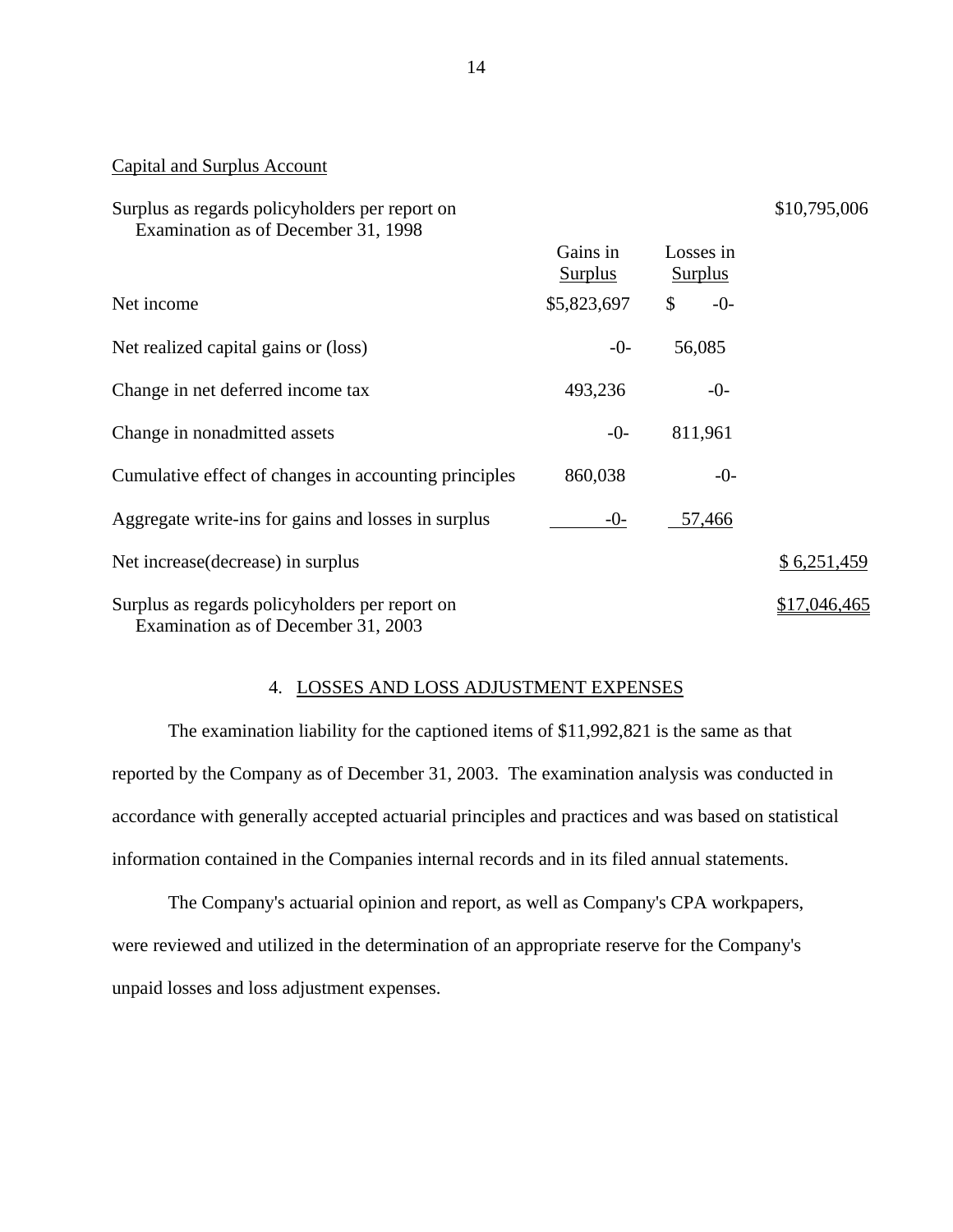#### 5. MARKET CONDUCT ACTIVITIES

<span id="page-16-0"></span>In the course of this examination, a review was made of the manner in which the Company conducts its business and fulfills its contractual obligations to policyholders and claimants. The review was general in nature and is not to be construed to encompass the more precise scope of a market conduct investigation.

The general review was directed at practices of the Company in the following areas:

- A. Sales and advertising
- B. Underwriting
- C. Rating
- D. Claims and complaint handling

A review of the Company's two agent terminations during the examination period was performed to confirm compliance with the requirements of Regulation 90(NYCRR Parts 218.4(b) and 218.5). Upon completion of this review it was discovered that the Company did not give proper notice in accordance with Part 218.5 of Department Regulation 90, which ensures that the redlining notice is prominently set out in boldface type on the front of the termination letter sent to agents. Also, the Company did not give agents 30 days notice prior to contract termination as required by Part 218.4(b) of Regulation 90. Therefore, it is recommended that the Company comply with all the requirements of Regulation 90(NYCRR Parts 218.4(b) and 218.5) and make sure the redlining notice is prominently set out in boldface type on the front of the termination letter sent to agents as required by Part 218.5 and give at least 30 days notice prior to contract termination as required by Part 218.4(b).

The Company's complaint log for the period under examination was provided for review. The Company was able to produce a formal complaint log for those items that appeared to be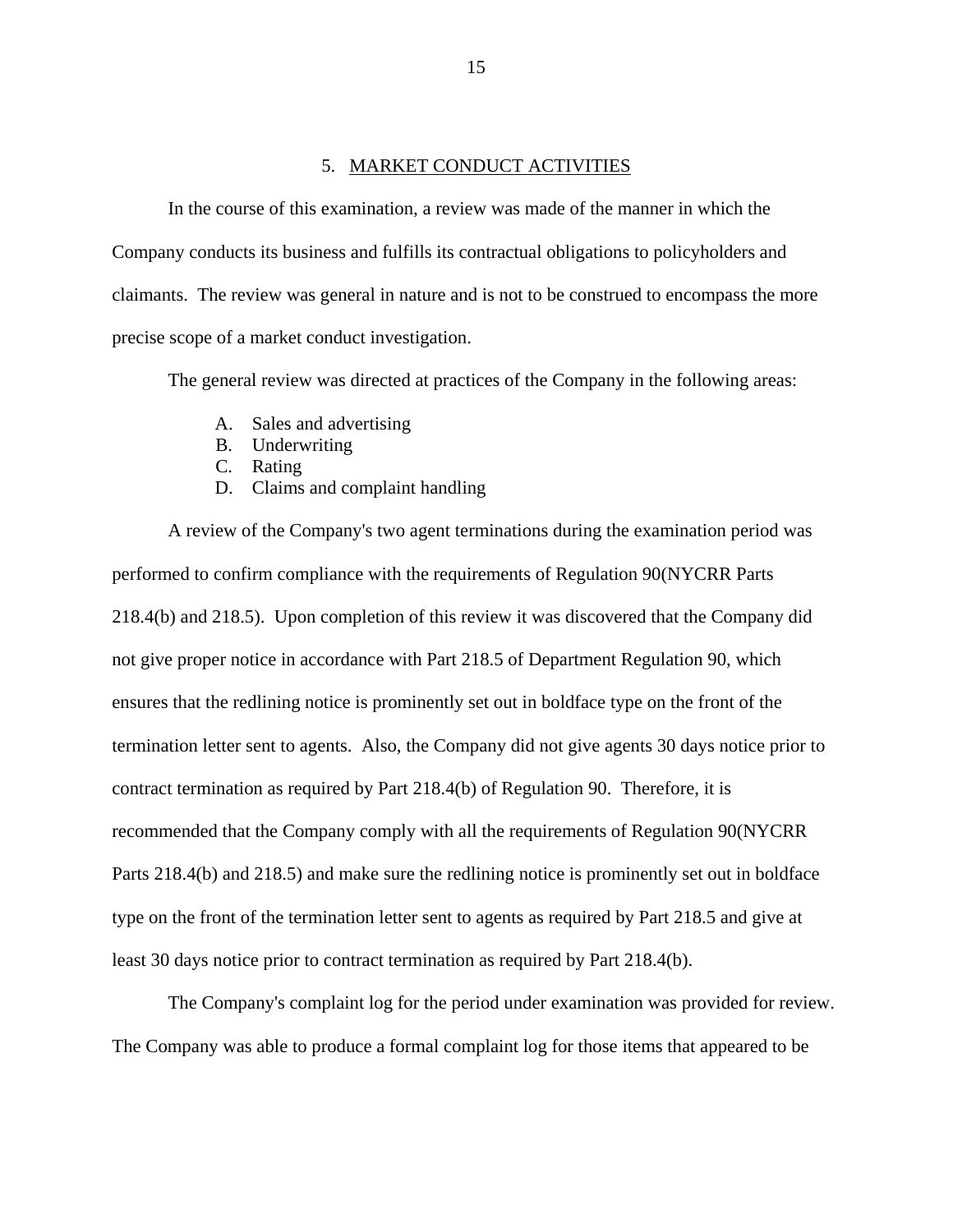claims related complaints. However, those items that were not claims related were not being logged. The complaint log is required by Regulation 64-11 NYCRR 216.4(e), which states that "As part of its complaint handling function, an insurer's consumer services department shall maintain an ongoing central log to register and monitor all complaint activity." By not logging its non-claim related complaints the Company is not in full compliance with the requirements of Regulation 64-11 NYCRR 216.4(e).

Circular Letter No. 11 (1978) provides the format for the Company's log. During the review of the Company's 1999 through 2003 complaint log for compliance with the specific requirements of Circular Letter No. 11 (1978), a number of columns were found to be missing. Therefore, it is recommended that the comply with Part 216.4(e) of Regulation 64 and Circular Letter No. 11 (1978) and include all complaints filed with the Company in the complaint log, as well as maintain a complete complaint log by including all columns.

#### 6. COMPLIANCE WITH PRIOR REPORT ON EXAMINATION

The prior report on examination contained the following recommendations (page numbers refer to the prior report):

# ITEM PAGE NO. A. It is recommended that the Company report its operating expenses in accordance with the uniform accounting instructions of this Department's Regulation No. 30 in future financial statements submitted to this Department. The Company has complied with this recommendation. 8 B. It is recommended that the Company record its liability for commissions payable in future financial statements submitted to this Department. 8

The Company has complied with this recommendation.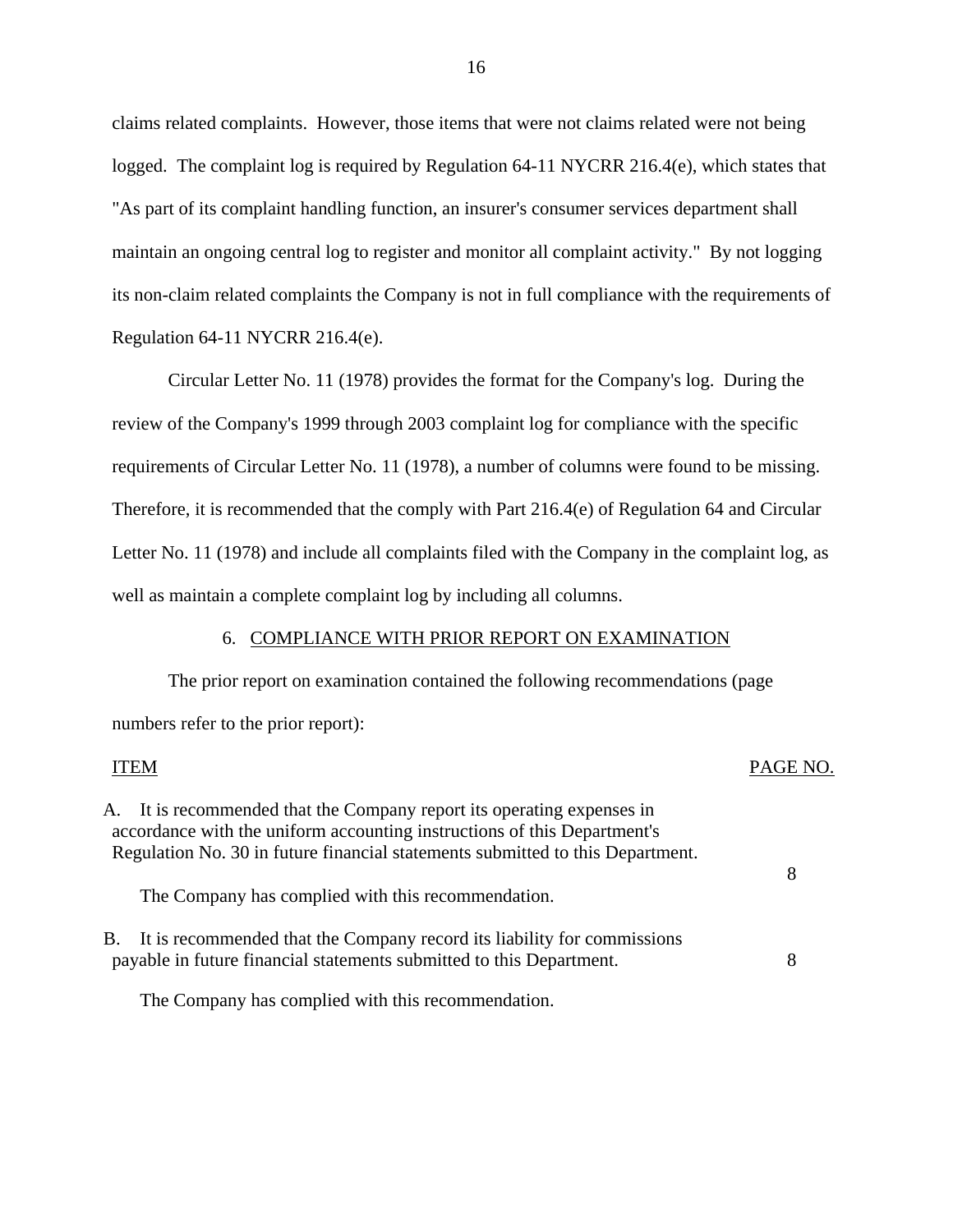<span id="page-18-0"></span>

| <b>ITEM</b>                                                                                                                                                                                                                                                                                                                                                                                                                                                                                                            | PAGE NO. |
|------------------------------------------------------------------------------------------------------------------------------------------------------------------------------------------------------------------------------------------------------------------------------------------------------------------------------------------------------------------------------------------------------------------------------------------------------------------------------------------------------------------------|----------|
| C.<br>It is recommended that the Company report individually its liability for IBNR<br>losses and its liability for IBNR loss adjustment expenses in future financial<br>statements submitted to this Department.                                                                                                                                                                                                                                                                                                      | 9        |
| The Company has complied with this recommendation.                                                                                                                                                                                                                                                                                                                                                                                                                                                                     |          |
| It is recommended that the Company comply with Section 1209(f) of the<br>D.<br>Insurance Law and cease compensating its officers based upon its profitability.                                                                                                                                                                                                                                                                                                                                                         | 9        |
| The Company has complied with this recommendation.                                                                                                                                                                                                                                                                                                                                                                                                                                                                     |          |
| SUMMARY OF COMMENTS AND RECOMMENDATIONS<br>7.                                                                                                                                                                                                                                                                                                                                                                                                                                                                          |          |
| <b>ITEM</b>                                                                                                                                                                                                                                                                                                                                                                                                                                                                                                            | PAGE NO. |
| A. Accounts and Records                                                                                                                                                                                                                                                                                                                                                                                                                                                                                                | 8        |
| It is recommended that the Company comply with NAIC requirements,<br>$\mathbf{i}$ .<br>reinforced by Circular Letter No. 2 of 1977 and obtain a custodial agreement that<br>includes the requirements specified by the NAIC and New York Insurance<br>Department.                                                                                                                                                                                                                                                      |          |
| It is recommended that the Company be in full compliance with the<br>ii.<br>requirements of Section 1411(a) of the New York Insurance Law by having the<br>approval of all purchases and sales of investments entered into the board minutes<br>through a written statement, thus ensuring that all investments are authorized or<br>approved by its board of directors or a committee thereof responsible for<br>supervising or making such investments.                                                              | 9        |
| iii.<br>It is recommended that the Company comply with SSAP 40 Paragraph 15<br>henceforth and charge itself an amount in rent that is comparable to rent received<br>from others and or rental rates of like property in the same area, if this is not<br>available, the rent amount should be derived from a consideration of the repairs,<br>expenses, taxes and depreciation incurred, plus interest added at an average fair<br>rate on the carrying value of the reporting entity's investment in its home office | 10       |

building.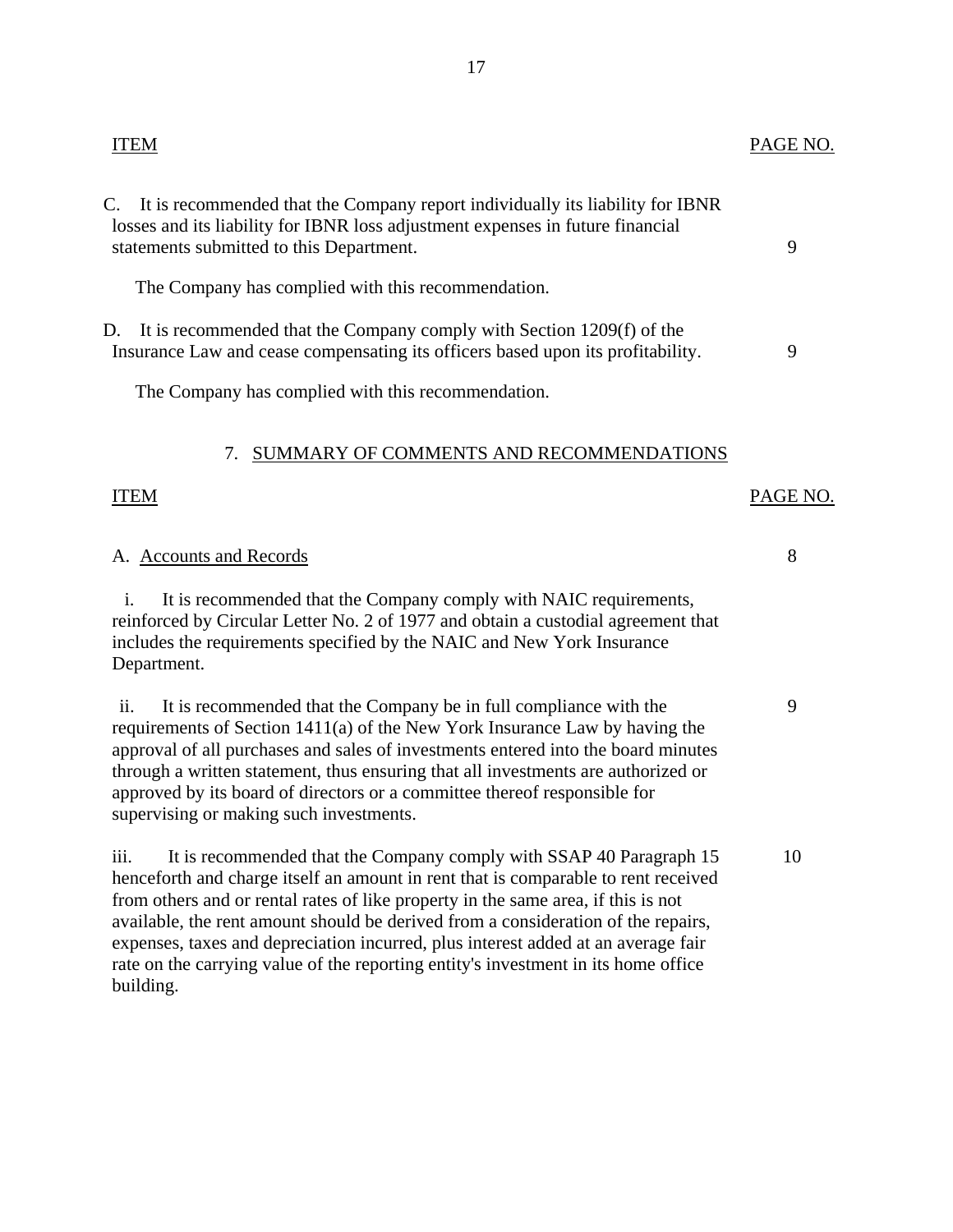| It is recommended that the Company comply with Section $6611(a)(4)(C)$<br>iv.<br>of the New York Insurance Law, regarding check-signing authorization.                                                                                                                                                                                                                                                     |    |
|------------------------------------------------------------------------------------------------------------------------------------------------------------------------------------------------------------------------------------------------------------------------------------------------------------------------------------------------------------------------------------------------------------|----|
| <b>B.</b> Market Conduct Activities                                                                                                                                                                                                                                                                                                                                                                        |    |
| It is recommended that the Company comply with all the requirements of<br>$\mathbf{1}$ .<br>Regulation 90 (NYCRR Part 218.4(b) and 218.5) and make sure the redlining<br>notice is prominently set out in boldface type on the front of the termination letter<br>sent to agents as required by Part 218.5 and give at least 30 days notice prior to<br>contract termination as required by Part 218.4(b). | 16 |
| ii.<br>It is recommended that they comply with Part 216.4(e) of Regulation 64<br>and Circular Letter No. 11(1978) and include all complaints filed with the<br>Company in the complaint log, as well as maintain a complete complaint log by<br>including all columns.                                                                                                                                     | 17 |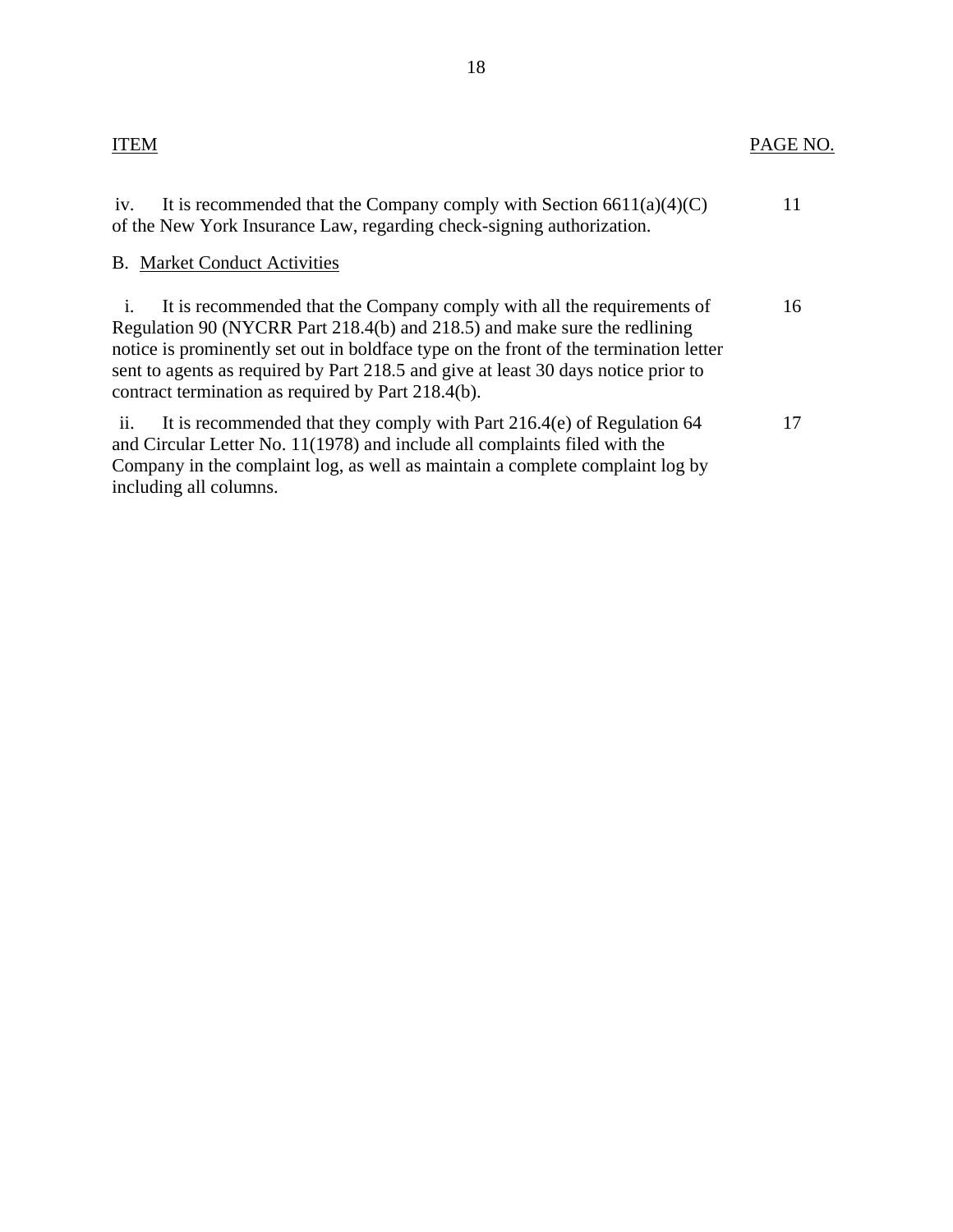Respectfully submitted,<br>/S *I* 

Gerard L.Franco Senior Insurance Examiner

Λö

 $\sim$ 

STATE OF NEW YORK) ) ss: COUNTY OF ALBANY )

 $\frac{1}{4}$ 

Gerard Franco, being duly sworn, deposes and says that the foregoing report, subscribed by him, is true to the best of his knowledge, information and belief.

Gerard L. Franco

Senior Insurance Examiner

Sworn to before me this

7 bl. day of September , 2004 ,r */S/* 

Notary Public

ANDREA M. CEARE Notary Public Inserts of Hew York<br>Qualified in Assessments County  $N_0$ , 46  $\cdots$  -... Commission Expires July 31, 192006